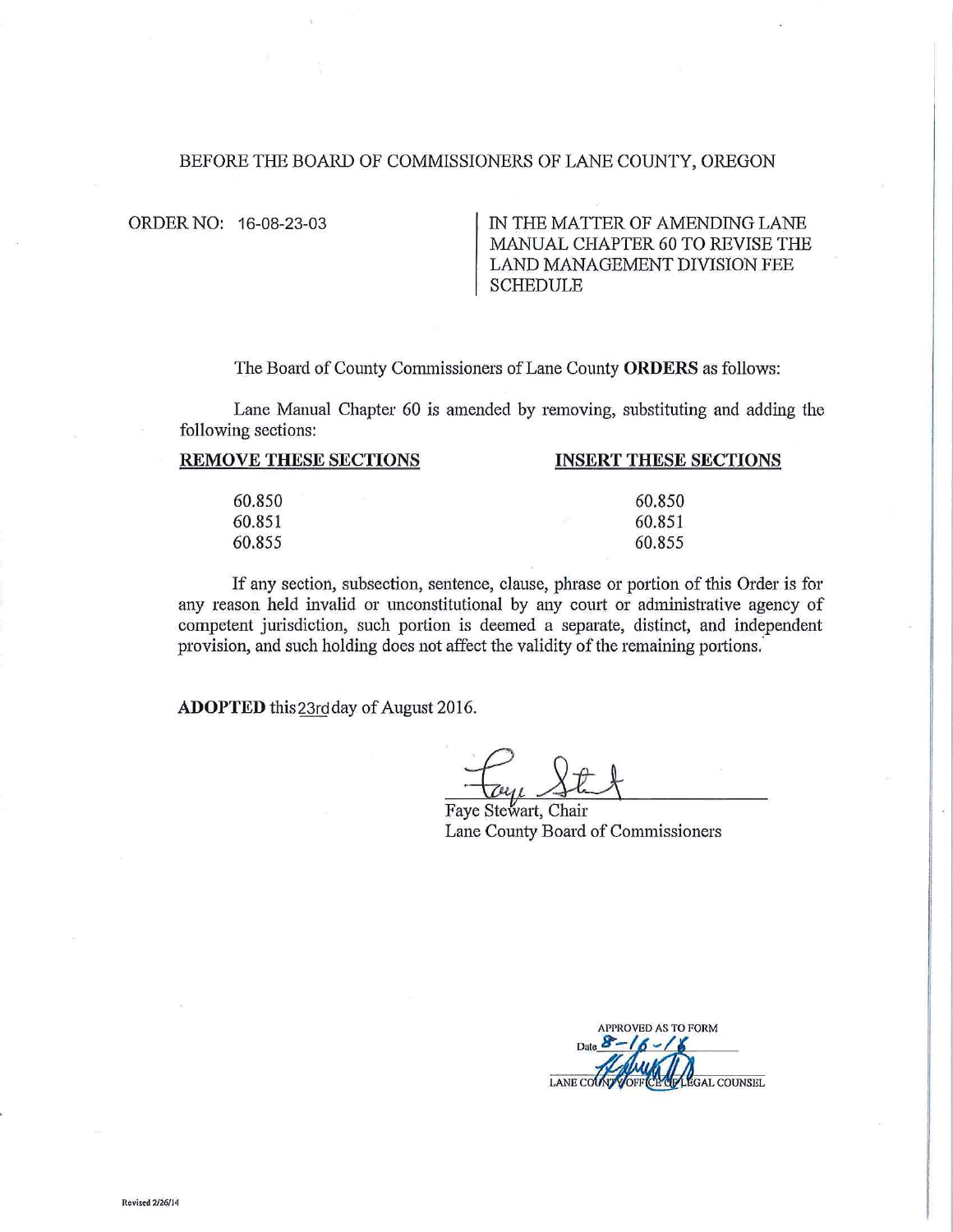### 60.849 Lane Manual 60.850

The Department of Assessment and Taxation shall collect a fee from the maker of any check to Lane County, which is returned for non-payable funds in the maker's checking account. ................................................................... \$ 15.00 per check

(14) Farm Deferral Reapplication Fee.

Upon reapplication for a Farm Deferral, a fee of \$1.00 per \$1,000 of real market value, with a minimum fee of \$10 and a maximum fee of \$250.00.

- (15) Property Tax Exemption Applications Filing Fee.. \$100 per application
- (16) Property Tax Exemption for Special Organizations Late Filing Fee.

Any statement filed after December 31 of the assessment year for which the exemption is first desired, must be accompanied by a late fee of the greater of \$200, or one-tenth of one percent of the real market value of the property to which the statement pertains, as determined for the assessment year by the assessor for this purpose (per ORS 307.162(2)).

(17) Veteran's Exemption – Late Filing Fee

Exemption applications received after the April 10 deadline of each year shall still be able to secure the exemption, if still qualified, by making application therefore to the county assessor not later than May 1 of the current year, accompanied by a late-filing fee (per ORS 307.260(b)). ................................................ \$ 10.00

(18) Regional Land Information Data (RLID) Extracts

For commercial customers, an up-to-date listing of Lane County property information updated and extracted quarterly (4 per year)..................... \$ 450.00 per anum

One-time extract of Lane County information............... \$ 115.00 each time

(19) Special Assessment Application – Filing Fee……… \$100 per application *(Revised by Order No. 01-9-5-12, Effective 9.5.01; 03-11-12-8, 11.12.03; 07-5-23-1, 7.1.07; 12-12-11-09, 1.2.13; 15-02-03-01, 02.03.15)*

# **60.849 Manufactured Home Ownership**

The following fees are established and chargeable by Lane County in accordance with and ORS 446.646.

| (1) |     | Transfer of manufactured structure ownership     | \$70         |
|-----|-----|--------------------------------------------------|--------------|
| (2) |     |                                                  | \$5          |
| (3) |     |                                                  | \$55         |
| (4) |     |                                                  | \$20         |
| (5) |     | Special administrative, research, and analysis:  |              |
|     | (a) | Office Assistant 2/Acct Clerk 2                  | \$55.00/hour |
|     | (b) |                                                  | \$60.00/hour |
|     | (c) |                                                  | \$80.00/hour |
|     | (d) |                                                  | \$90.00/hour |
|     |     | $(0, 1, M, 12, 12, 11, 00, T\%$ ( $(1, 2, 12)$ ) |              |

*(Revised by Order No. 12-12-11-09, Effective 1.2.13)*

# **60.850 Land Management Division/Department of Public Works.**

In addition to the fee schedules established in LM 60.850, 60.851, 60.852, 60.853, 60.854 and 60.855, the following policies and applicable charges are established:

(1) Research Fees. In keeping with the provision of LM 2.163, when requests for information with regard to Land Management activities require, in the judgment of the Department Head, or his or her designee, research necessitating the use of staff with specialized or professional expertise, the actual full cost rate of the Land Management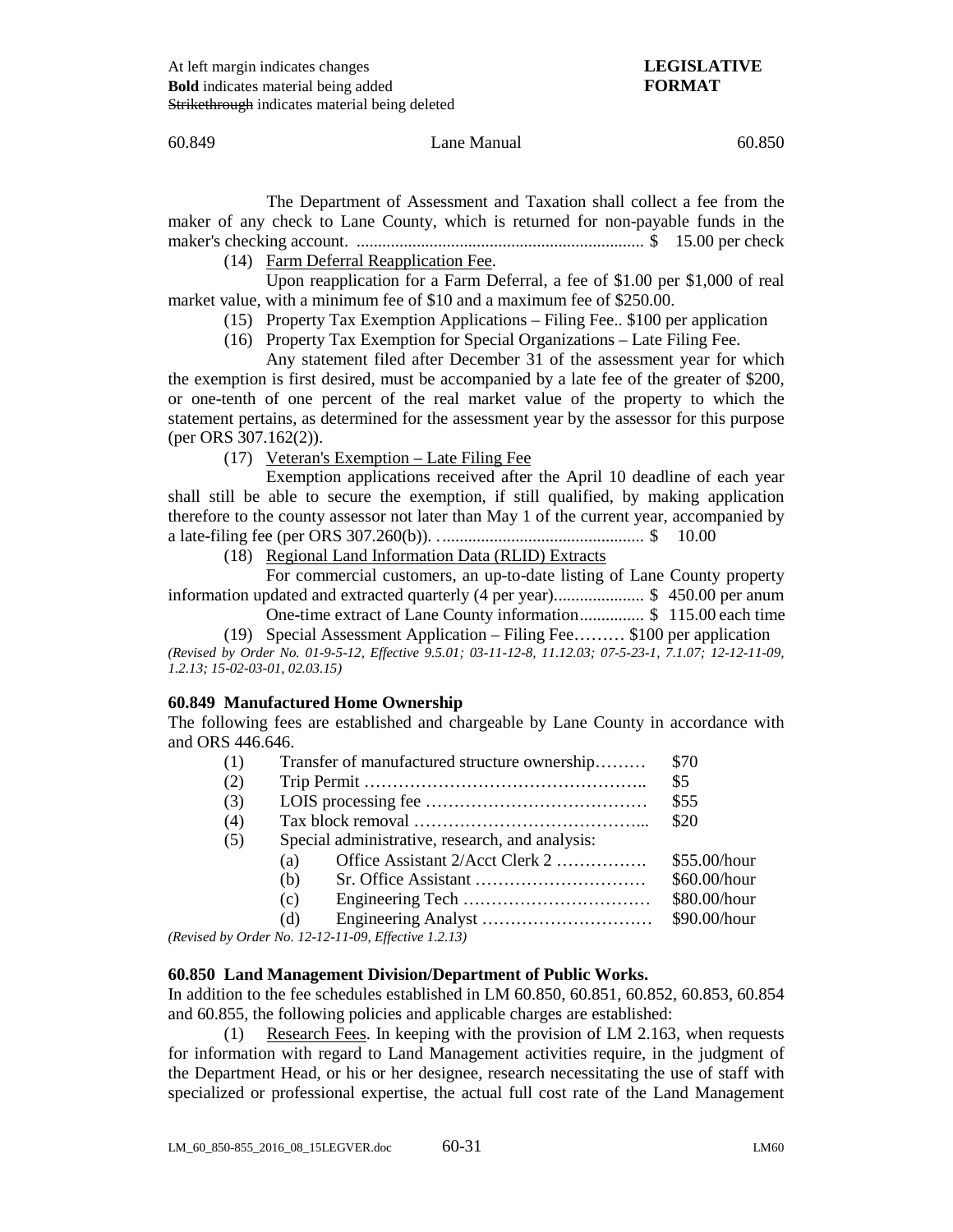60.850 Lane Manual 60.850

staff assigned to provide the required research shall be the hourly rate times 2.5, plus any photocopy charges shall be charged. The department will provide an estimate to the requestor if fees will exceed \$25 and will wait to receive confirmation that the requestor wants the department to proceed with the research. Charges will be computed on quarterhours.

(2) Exceptions. The Director of the Department of Public Works, or his or her designee, may reduce the fee established in LM 60.850, 60.851, 60.852, 60.853, 60.854 and 60.855 when strict adherence to the fee schedule would cause inequity to exist among pending applications, when higher fees result from a staff processing error or when extraordinary circumstances cause strict application of the fee schedule to be inappropriate.

(3) Refunds. All, or a portion, of the fee accompanying an application may be refunded, if the applicant withdraws the application in advance of any field work or substantial staff review. **A portion of the application fees may be retained to address the cost of refund processing.**

(4) GIS Output (maps, reports, etc.). A \$50 charge will be made for all maps generated from Land Management Division's geographic information systems.

(5) **Special** Investigation Fees.

(a) **Special** Investigation. Whenever **an individual begins** any activity for which a permit is required **under Chapters 15 or 16 of the Lane Code** pursuant to LM 60.851, and 60.855 has been commenced without first obtaining said **the necessary** permit, **the Lane Management Division will conduct** a special investigation shall be made before a permit may be issued for such activity.

(b) Fee. An **special** investigation fee, in addition to the permit fee, shall be collected,**must be paid by the permit applicant** unless exempted as provided in LM 60.850(2), whether or not a permit is then or subsequently issued. The **special**  investigation fee shall be**is** \$300. The payment of such investigation fee shall **does** not except any person from compliance with all other provisions of Lane Code and state law, nor from any penalty prescribed by law.

(c) In addition to investigation fees collected under LM 60.850(5)(b), an additional amount equal to the fees authorized for services under LM 60.852, and the appropriate double permit fees **listed in table 60.855(5)** authorized by LC 10.900-16, 16.242(4), and the Oregon Structural Specialty Code shall be collected**are due** for Lane County services provided to enforce compliance with the regulations covered by those provisions in the event of unauthorized work, unless exempted as provided in LM 60.850(2).

**Table 60.855(5) Building Code Investigation Fee**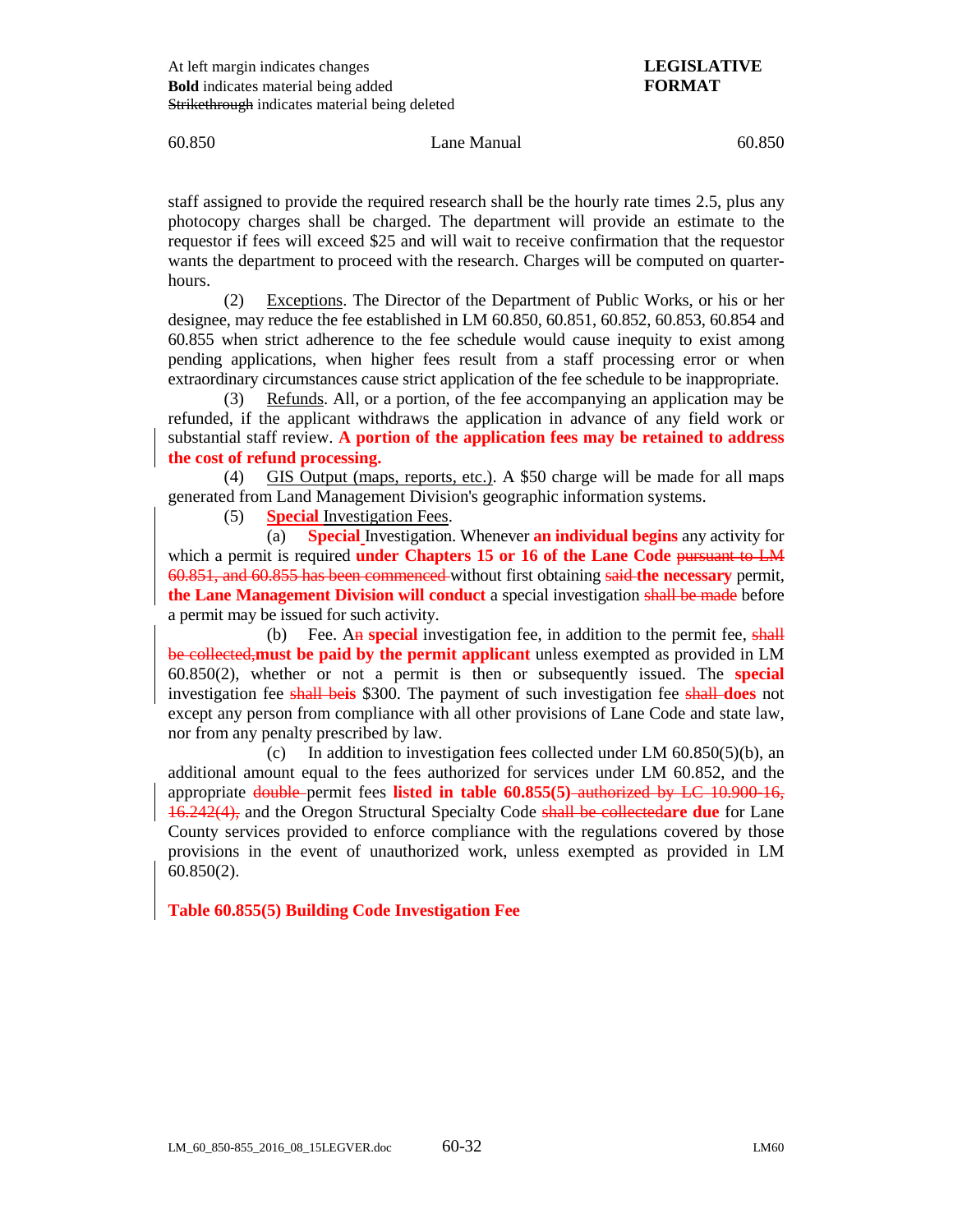## 60.851 Lane Manual 60.851

| <b>Building Code Investigation Fee</b> |                                                                 |                                       |                    |                                                             |                                                             |          |                                                       |                                                    |
|----------------------------------------|-----------------------------------------------------------------|---------------------------------------|--------------------|-------------------------------------------------------------|-------------------------------------------------------------|----------|-------------------------------------------------------|----------------------------------------------------|
|                                        | 즡<br>inspections<br>discipline<br>emaining<br>inal<br>E<br>Sing | structure (fence or<br>misc.<br>sign) | ccessory structure | inspections<br>ਠ<br>ermit<br>remaining<br>multiple<br>Combo | ng<br>F<br>눉<br>remodel<br>ន្ល<br>v<br>addition<br>Interior | ğ        | ccupancy<br>5008<<br>o<br>৳<br>Addition<br>ω<br>chang | commercial building<br>Multi-family<br>≹<br>≥<br>৯ |
| <b>Expired Permit</b>                  | \$100.00                                                        | \$100.00                              | \$175.00           | \$175.00                                                    | \$175.00                                                    | \$175.00 | \$175.00                                              | \$175.00                                           |
| <b>Residential Work</b>                |                                                                 |                                       |                    |                                                             |                                                             |          |                                                       |                                                    |
| w/o permits                            | \$100.00                                                        | \$175.00                              | \$250.00           | \$250.00                                                    | \$250.00                                                    | \$500.00 | \$500.00                                              | \$500.00                                           |
| <b>Commercial Work</b>                 |                                                                 |                                       |                    |                                                             |                                                             |          |                                                       |                                                    |
| w/o Permits                            | \$100.00                                                        | \$175.00                              | \$250.00           | \$250.00                                                    | \$500.00                                                    | \$500.00 | \$500.00                                              | \$500.00                                           |
| <b>Commercial Work</b>                 |                                                                 |                                       |                    |                                                             |                                                             |          |                                                       |                                                    |
| (FLS) w/o Permits                      | \$100.00                                                        | \$175.00                              | \$250.00           | \$500.00                                                    | \$500.00                                                    | \$500.00 | \$750.00                                              | \$750.00                                           |

(6) Land Management Division Technology Assessment. A **2**10% surcharge will be added to all Land Management Division permit transactions for technology improvements. Unless reauthorized by Board Order, 8 percentage points of this surcharge shall expire on June 30, 2014. The technology assessment shall not exceed**is limited to** \$100 for any single permit transaction.

(7) Permit Acceleration Fee. A \$75.00/hr. processing fee **of 1.5 times the hourly plan review rate** will be charged to individuals wishing to accelerate their Land Management Division Building or Planning Program permit processing. This work will be performed on an overtime basis only, and will not impact ordinary processing times. The option is available only when staff is available for overtime assignments. **This fee is in addition to the plan review fees authorized in LM 60.855(2), 60.855(4), 60.855(7), and 60.855(8).**

(8) Administrative Fee. A 15% administrative fee will be added to all Land Management Division permit transactions.

(9) Long-Range Planning Surcharge. A 13.0% long-range planning surcharge will be added to all Land Management Division permit transactions. *(Revised by Order No. 99-6-15-1; Effective 7.1.99; 04-11-23-5, 11.23.04; 06-2-8-7, 7.1.06; 07-6-20-7, 7.1.07; 08-5-14- 13, 7.1.08; 10-2-24-5, 4.1.10; 11-12-14-10, 1.1.12)*

# **60.851 Land Management Division/Public Works Department - Planning.**

This section establishes fees for County services as listed.

For the purposes of this subsection:

BCC means the Board of Commissioners.

HO means the Hearings Officer.

PC means the Planning Commission.

PD means the Planning Director.

BO means the Building Official.

(1) Reproductions.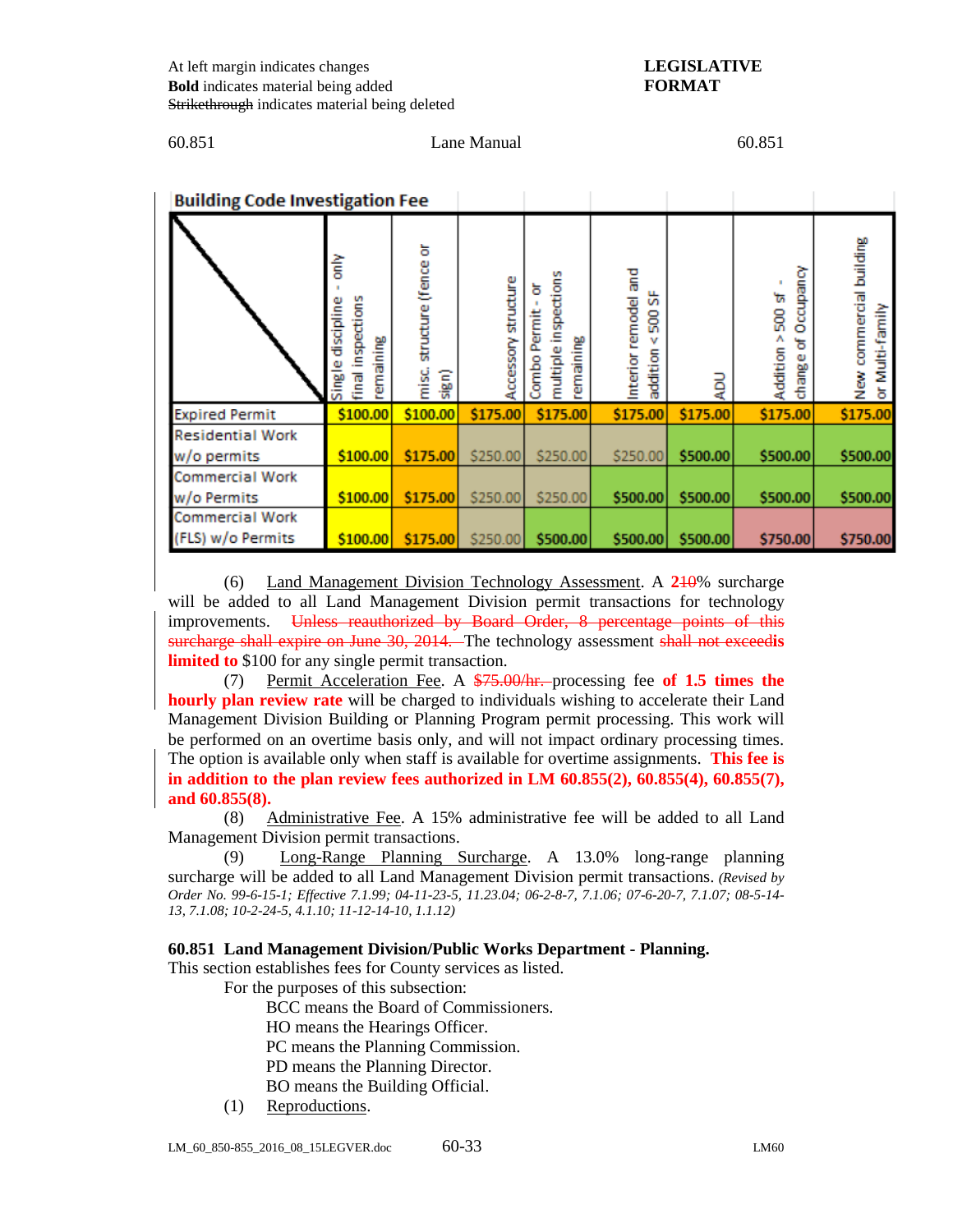# 60.851 Lane Manual 60.851

|        |                                                      | 75.00            |
|--------|------------------------------------------------------|------------------|
|        |                                                      | 35.00            |
|        |                                                      | 35.00            |
|        |                                                      | <del>75.00</del> |
|        |                                                      | 75.00            |
|        |                                                      | 35.00            |
|        |                                                      |                  |
|        |                                                      | 40.00            |
|        | 8.5 x 11 Black and White (per page) \$               | .25              |
|        |                                                      | 1.00             |
|        | 11 x 17 Black and White (per page) \$                | .50              |
|        |                                                      | 2.00             |
|        |                                                      |                  |
|        |                                                      |                  |
|        |                                                      | 150.00           |
|        |                                                      | 75.00            |
| (2)    | Chapter 13 - Land Division.                          |                  |
|        | Legal Lot Verification base fee (with notice) \$     | 1,100.00         |
|        |                                                      | 100.00           |
|        |                                                      | 600.00           |
|        | Validation of Unit of Land base fee (with notice) \$ | 1,100.00         |
|        |                                                      | 100.00           |
|        |                                                      | 3,000.00         |
|        |                                                      | 1,500.00         |
|        | Property Line Adjustment base fee (with notice)  \$  | 1,600.00         |
|        | Additional Cost per Legal Lot Verification           |                  |
|        |                                                      | 500.00           |
|        |                                                      | 100.00           |
|        | Property Line Adjustment (ministerial no notice)  \$ | 300.00           |
|        | Property Line Adjustment (at the counter, no notice) | \$               |
| 220.00 |                                                      |                  |
|        |                                                      | 4,000.00         |
|        | Plus                                                 | 200.00/lot       |
|        |                                                      | 2,000.00         |
| (3)    | Chapter 14 - Appeals:                                |                  |
|        | Appeals                                              |                  |
|        | Planning Director decision to Hearings Official      |                  |
|        |                                                      | 250.00           |
|        | Hearings Official decision to the Board of           |                  |
|        | County Commissioners (without request for            |                  |
|        | reconsideration by HO or hearing by BCC) \$          | 250.00           |
|        | Planning Director decision to Hearings Official      |                  |
|        |                                                      | 1,740.00         |
|        | Hearings Official decision to Board of County        |                  |
|        | Commissioners (elect to hear) <sup>38</sup> \$       | 1,160.00         |

<span id="page-4-0"></span> <sup>38</sup> If BCC elects not to hear, \$150 shall **will** be refundable.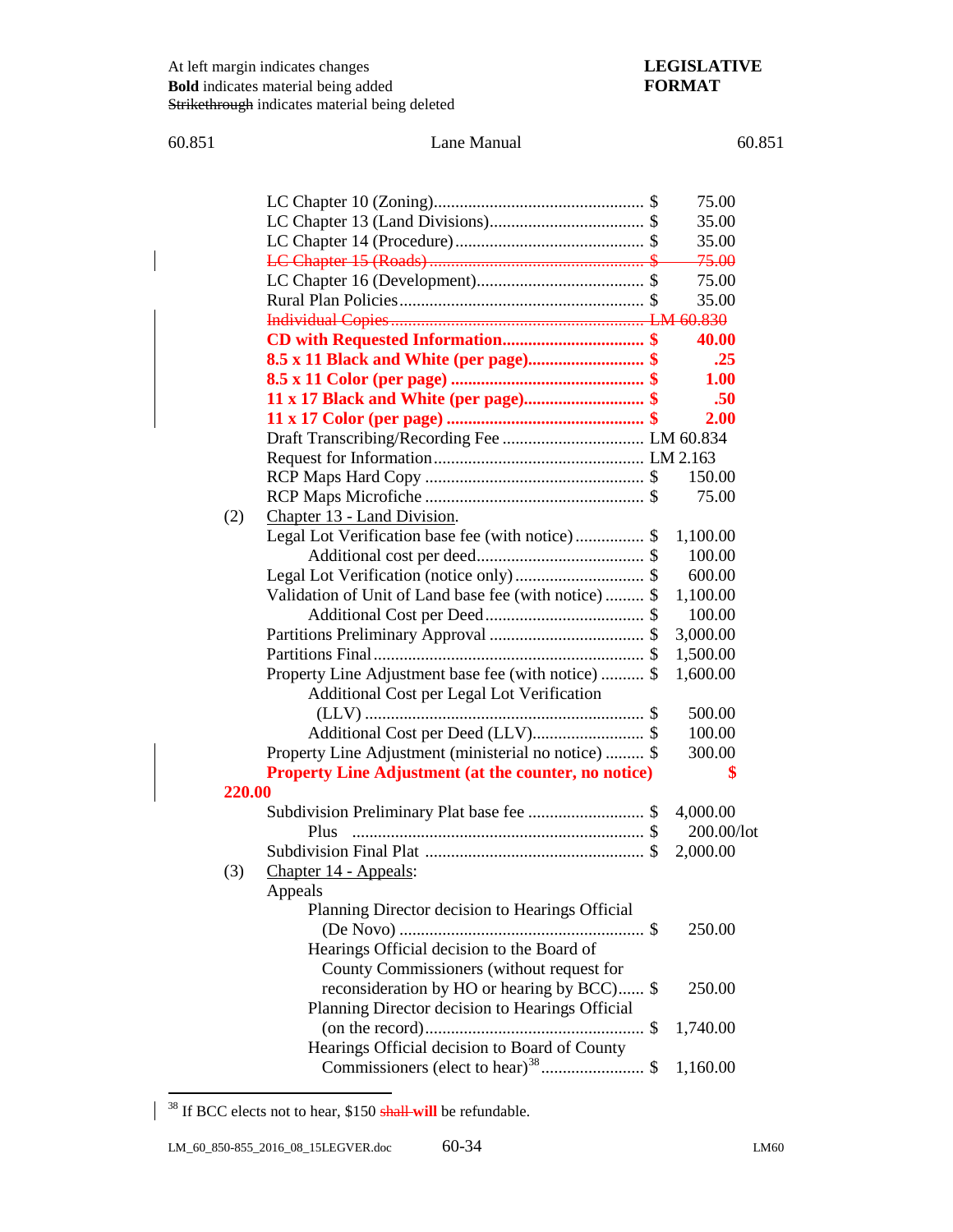| 60.851         | Lane Manual                                                                                                                                                                | 60.851    |
|----------------|----------------------------------------------------------------------------------------------------------------------------------------------------------------------------|-----------|
|                | Hearings Official decision to Board of County<br>Commissioners (on the record)\$<br><b>Applicant Requested Actions</b><br>Modify Planning Director Application or Decision | 1,740.00  |
|                | Modify/Reconsider Hearing Official Decision                                                                                                                                | 800.00    |
|                |                                                                                                                                                                            | 900.00    |
|                | Continuation of Planning Director Hearing  \$                                                                                                                              | 700.00    |
|                | Continuation of Hearing Official Hearing \$                                                                                                                                | 1,110.00  |
|                | Reconsideration of Application remanded by                                                                                                                                 |           |
|                | LUBA, Oregon Court of Appeals or                                                                                                                                           |           |
|                |                                                                                                                                                                            | 2,500.00  |
| <del>(4)</del> | Chapter 15 - Roads.                                                                                                                                                        |           |
|                |                                                                                                                                                                            | 2,000.00  |
|                |                                                                                                                                                                            |           |
|                |                                                                                                                                                                            | $-190.00$ |
|                | $(54)$ Chapter 10 - Zoning:                                                                                                                                                |           |
|                |                                                                                                                                                                            | 4,000.00  |
|                | Planning or Zoning Intergovernmental Agreements                                                                                                                            |           |
|                |                                                                                                                                                                            | 3,400.00  |
|                |                                                                                                                                                                            | 4,000.00  |
|                |                                                                                                                                                                            | 160.00    |
|                | Shoreland Boundary Preliminary Investigation \$                                                                                                                            | 760.00    |
|                |                                                                                                                                                                            | 1,000.00  |
|                |                                                                                                                                                                            | 475.00    |
|                |                                                                                                                                                                            | 800.00    |
|                |                                                                                                                                                                            | 2,000.00  |
|                | Special Use Review by PD (with hearing)\$                                                                                                                                  | 5,000.00  |
|                |                                                                                                                                                                            | 4,000.00  |
|                |                                                                                                                                                                            | 6,000.00  |
|                | Field Investigation/Verification For Conditions                                                                                                                            |           |
|                |                                                                                                                                                                            | 800.00    |
|                | Application for Verification of Compliance with                                                                                                                            |           |
|                |                                                                                                                                                                            | 600.00    |
|                | Temporary Hardship Mobile Home                                                                                                                                             |           |
|                |                                                                                                                                                                            | 1,100.00  |
|                |                                                                                                                                                                            | 50.00     |
|                | (65) Chapter 16 - Development Code: The terms of HO Use Approval and                                                                                                       |           |
|                | Director Use Approval are equivalent to Special Use Approvals HO and Special Use                                                                                           |           |
| Approval PD.   |                                                                                                                                                                            |           |

Plan Amendments Conformity Determination Amendment (RCP Goal 2, Policy 27)....................................... \$ 7,500.00

 $\overline{a}$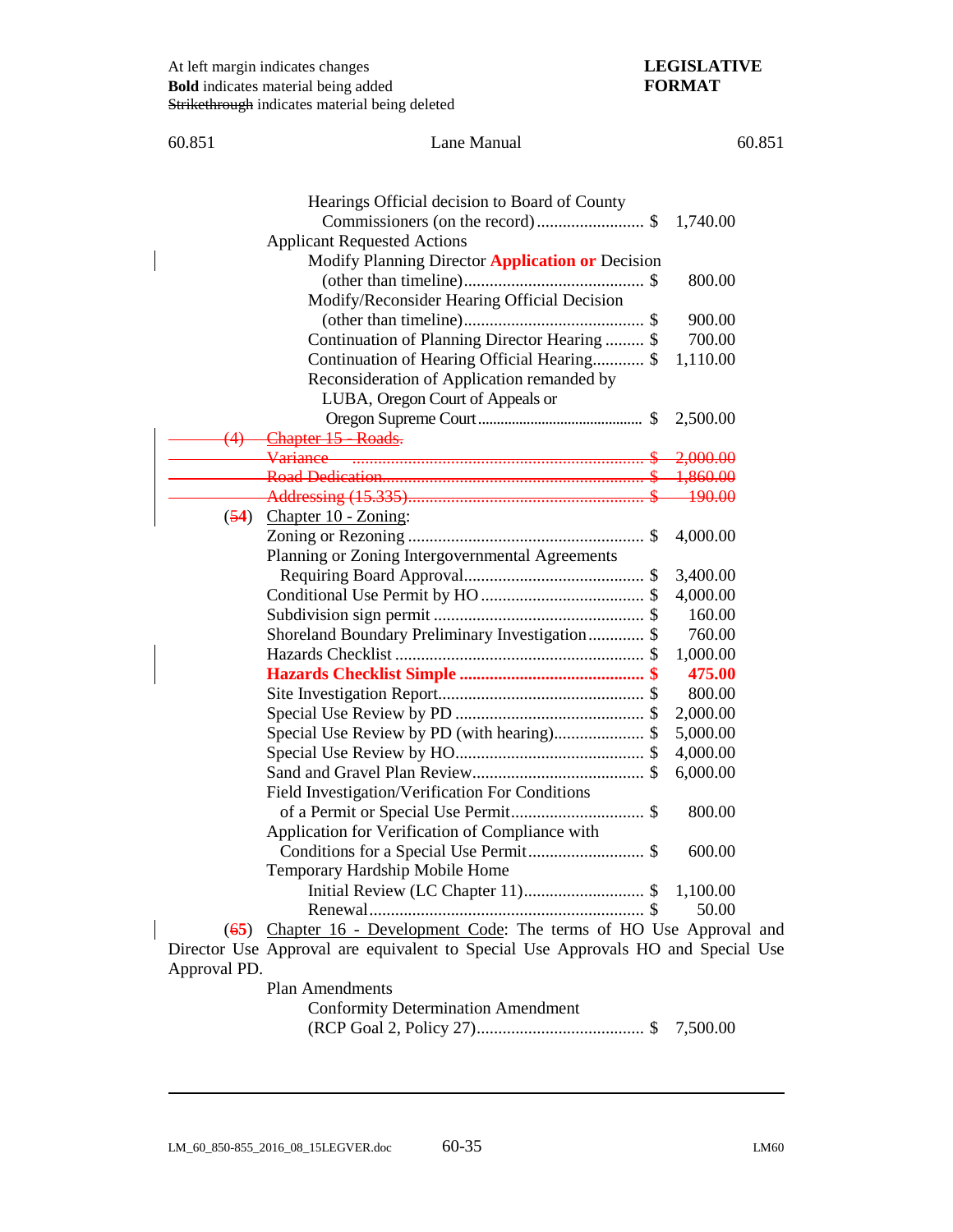60.851 Lane Manual 60.851

|                                                      | 9,000.00 |
|------------------------------------------------------|----------|
| Minor Amendment with exception \$ 10,000.00          |          |
|                                                      | 4,000.00 |
|                                                      | 4,000.00 |
|                                                      | 2,000.00 |
|                                                      | 2,000.00 |
|                                                      | 3,000.00 |
| Verification of Lawfully Existing Use (16.290/       |          |
|                                                      | 500.00   |
| Verification of Lawfully Existing Use (16.290/       |          |
|                                                      | 2,000.00 |
|                                                      | 200.00   |
| Shoreland Boundary Preliminary Investigation \$      | 760.00   |
|                                                      | 1,000.00 |
|                                                      | 800.00   |
| Floodplain Management RCP 16.244                     |          |
|                                                      | 400.00   |
|                                                      | 500.00   |
| (e) Fill, removal 3,001 to 30,000 c.u                | 600.00   |
|                                                      | 700.00   |
|                                                      | 2,000.00 |
| (f) Floodplain Field Verification                    | 450.00   |
| (g) Floodplain Office Verification \$                | 200.00   |
| Riparian Setback Preliminary Investigation  \$       | 760.00   |
|                                                      | 2,000.00 |
|                                                      | 2,000.00 |
| Riparian Setback Enhancement Plan  \$                | 500.00   |
|                                                      | 2,500.00 |
| Wetland Management ORS 215.418                       |          |
| (a)                                                  | 75.00    |
| (b)                                                  | 100.00   |
|                                                      | 2,000.00 |
| Temporary Hardship Mobile Home                       |          |
| (a)                                                  | 1,100.00 |
| (b)                                                  | 50.00    |
|                                                      | 1,150.00 |
|                                                      | 6,000.00 |
| Field Investigation/Verification For Conditions of a |          |
|                                                      | 800.00   |
|                                                      |          |

<span id="page-6-0"></span><sup>&</sup>lt;sup>39</sup> Initial deposit for actual cost of services. Fees shall beare based on the actual costs incurred including hourly costs for planner, engineering, attorney time and publication costs, plus 25% for administrative fees. The County will return to the developer/person(s) making the deposit any portion of the deposit remaining after finalization of the land use action. If there is additional money owed, the developer/person(s) requesting the land use action shall pay the same to the County immediately upon receipt of a bill therefore and prior to final County action.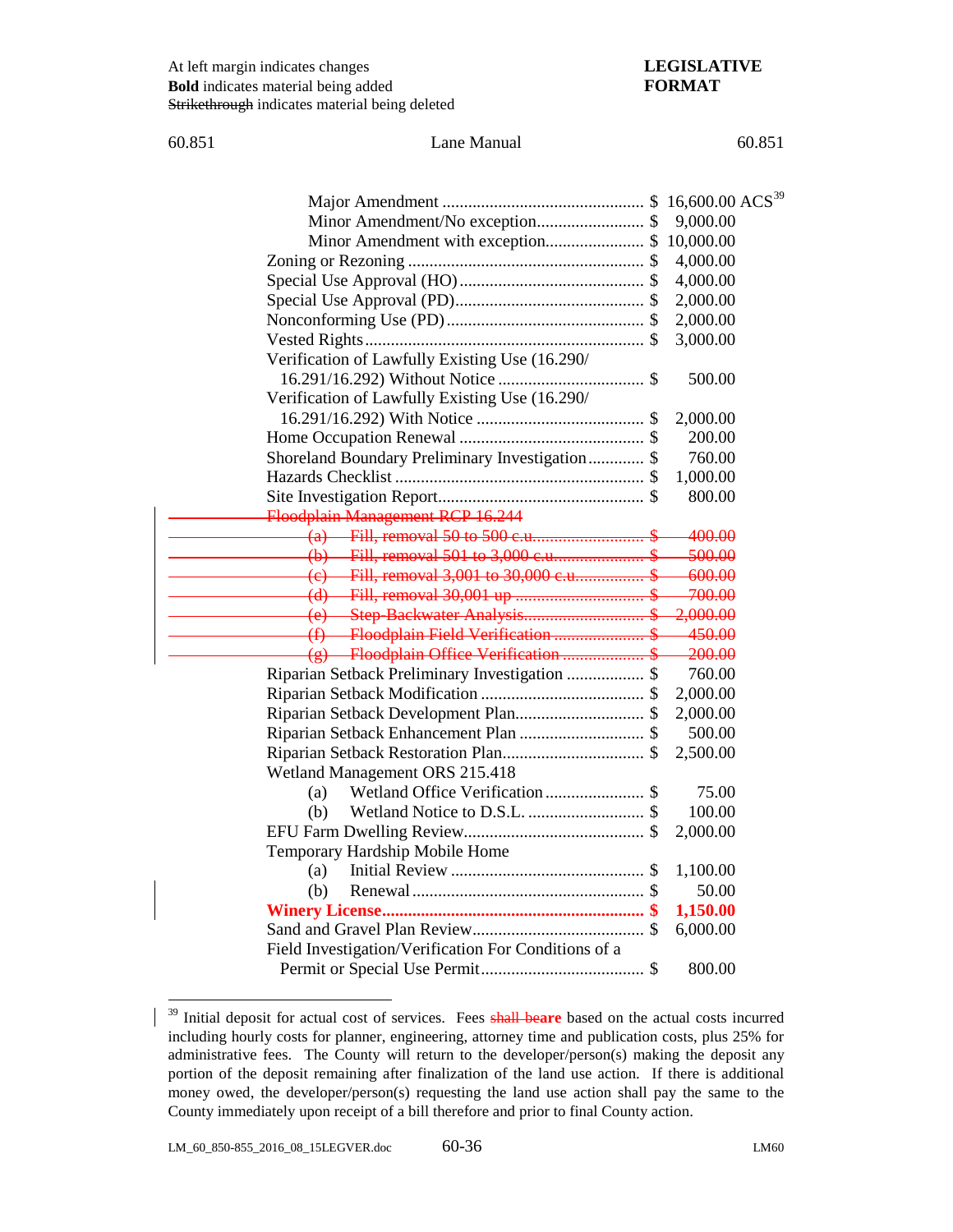| 60.851<br>Lane Manual |                                                                     | 60.851         |
|-----------------------|---------------------------------------------------------------------|----------------|
|                       |                                                                     |                |
|                       | Application for Verification of Compliance with                     |                |
|                       |                                                                     | 600.00         |
|                       |                                                                     | 400.00         |
| (76)                  | Chapter 12 - Comprehensive Plan:                                    |                |
|                       | Plan Amendments (for Chapter 10)                                    |                |
|                       |                                                                     | 9,000.00       |
|                       |                                                                     |                |
|                       | Eugene/Springfield Metro Plan Amendments                            |                |
|                       | Metro Plan Type II Amendment \$ 13,000.00 ACS <sup>40</sup>         |                |
|                       | Metro Plan Type II with zone change  \$ 17,000.00 ACS <sup>41</sup> |                |
|                       | Metro Plan Type III Amendment \$ 16,600.00                          |                |
|                       | Metro Plan Type III with zone change \$ 20,600.00                   |                |
|                       |                                                                     |                |
|                       |                                                                     |                |
|                       |                                                                     |                |
| (87)                  | Renotification Fee for Failure to Comply With LM 10.035,            |                |
|                       | or applicant requested rescheduling of hearing date after           |                |
|                       |                                                                     | 400.00         |
| (98)                  |                                                                     | 500.00         |
|                       | (409) Planning and Setback Clearance for:                           |                |
|                       |                                                                     | $350.00+^{43}$ |
|                       |                                                                     | 75.00          |
|                       |                                                                     | 100.00         |
|                       | Airport Safety Combining Zone \$                                    | 75.00          |
|                       |                                                                     | 75.00          |
|                       | Greenway Development Permit \$                                      | 75.00          |
|                       | Legal Lot Determination  \$                                         | 75.00          |
|                       |                                                                     | 95.00          |
| (10)                  | <b>Floodplain Management</b>                                        |                |
|                       | Floodplain Development Permit  \$                                   | 500.00         |
|                       | <b>Floodplain Minor Development Permit  \$</b>                      | 100.00         |
|                       |                                                                     | 600.00         |

<span id="page-7-0"></span>**<sup>40</sup> Initial deposit for actual cost of services. Fees are based on the actual costs incurred including hourly costs for planner, engineering, attorney time and publication costs, plus 25% for administrative fees. The County will return to the Applicant any portion of the deposit remaining after finalization of the land use action. If there is additional money owed, the Applicant shall pay the same to the County immediately upon receipt of a bill therefore and prior to final County action.**

 $\overline{a}$ 

<span id="page-7-1"></span>**<sup>41</sup> See footnote #3.**

<span id="page-7-2"></span> $42$ -Initial deposit for actual cost of services. Fees shall be based on the actual costs incurred including hourly costs for planner, engineering, attorney time and publication costs, plus 25% for administrative fees. The County will return to the developer/person(s) making the deposit any portion of the deposit remaining after finalization of the land use action. If there is additional money owed, the developer/person(s) requesting the land use action shall pay the same to the County immediately upon receipt of a bill therefore and prior to final County action. <sup>43</sup> \$350 base fee + \$75**fee** for each additional review component

<span id="page-7-3"></span>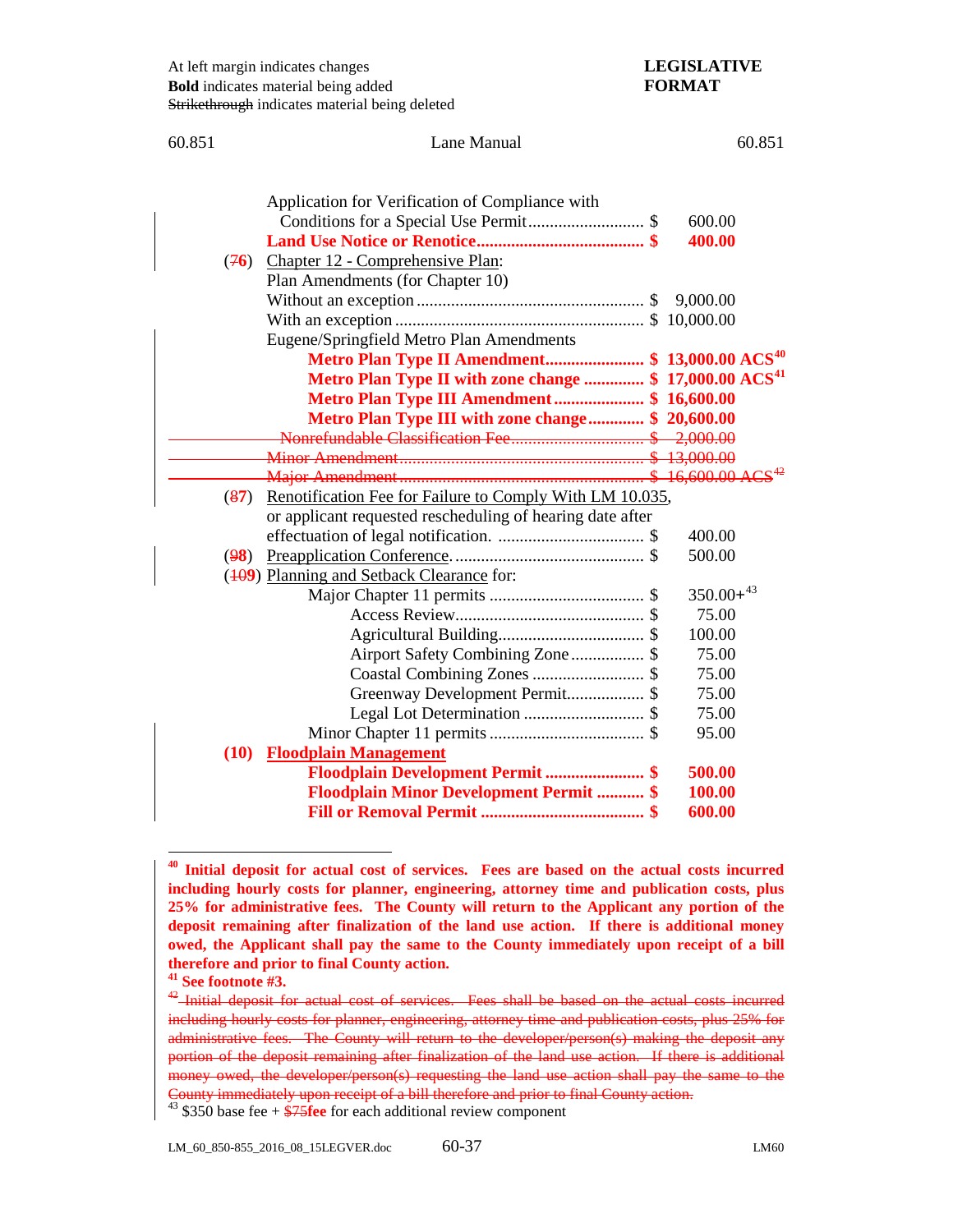| 60.851 |          | Lane Manual                                                | 60.851          |
|--------|----------|------------------------------------------------------------|-----------------|
|        |          |                                                            |                 |
|        |          | Floodway Development Permit \$                             | 2,000.00        |
|        |          |                                                            | 2,000.00        |
|        |          | Floodplain Field Verification  \$                          | 450.00          |
|        |          | Floodplain Office Verification \$                          | 200.00          |
|        |          | <b>Floodway Fish Enhancement Structurers \$</b>            | 500.00          |
|        |          |                                                            | 2,000.00        |
|        | (11)     | <b>Land Use Compatibility Statements</b>                   |                 |
|        |          |                                                            | 500.00          |
|        |          |                                                            | 100.00          |
|        | (12)     | Requests for Board Interpretation of LC Chapter 16         |                 |
|        |          |                                                            | 2,500.00        |
|        | (13)     | Annual Subscription For Requested Notice (not subject      |                 |
|        |          | to LM 60.850 (5) or $(7)(6)$ , $(8)$ or $(9)$ )            |                 |
|        |          |                                                            | 130.00          |
|        |          | Requested Notice of Application Acceptance \$              | 300.00          |
|        |          | (14) Assemblies and Gatherings                             |                 |
|        |          | <b>Outdoor Assembly (LC 3.995) \$</b>                      | 750.00          |
|        |          | <b>Extended Outdoor Mass Gathering (ORS 433.763)</b>       | \$              |
|        | 5,000.00 |                                                            |                 |
|        |          | (15) Variances to Lane Code Chapters 10, 13, 15 and 16. \$ | 2,000.00        |
|        |          |                                                            |                 |
|        |          | <b>Facility Permits:</b>                                   |                 |
|        |          | Driveways:                                                 |                 |
|        |          |                                                            | $450.00^{44}$   |
|        |          |                                                            | $450.00^{45}$   |
|        |          |                                                            | 250.00          |
|        |          | <b>Special Events:</b>                                     |                 |
|        |          |                                                            | $-0-46$         |
|        |          |                                                            | $1,000.00^{47}$ |
|        |          |                                                            | $1,000.00^{48}$ |
|        |          |                                                            | 450.00          |
|        |          | Drainage, Vegetation (except logging) and                  |                 |
|        |          |                                                            |                 |
|        |          |                                                            | $850.00^{49}$   |
|        |          | (Refunds of \$200.00 are allowed for Facility Permit       |                 |
|        |          | applications canceled prior to issuance of Permit)         |                 |

<span id="page-8-0"></span> <sup>44</sup> Includes two inspections for asphalt driveway aprons and an additional form inspection for concrete driveway aprons.<br><sup>45</sup> See #44.

<span id="page-8-2"></span><span id="page-8-1"></span><sup>46</sup> Public Benefit includes only those events open to the general public and which do not involve the charging of admission or fees for attendance at the event or concession sales of food, drink or merchandise within the public right of way.

<span id="page-8-3"></span><sup>47</sup> Initial deposit for actual cost of services. Total cost shall be**is** based on the actual costs incurred, including hourly costs for Direct Labor in addition to Operating Overhead. Any amounts due in excess of the initial deposit shall be paid prior to permit issuance. Any amounts paid in excess of costs shall **will** be refunded to the applicant.

<span id="page-8-4"></span><sup>48</sup> See #44**46**.

<span id="page-8-5"></span><sup>49</sup> See #44**46**.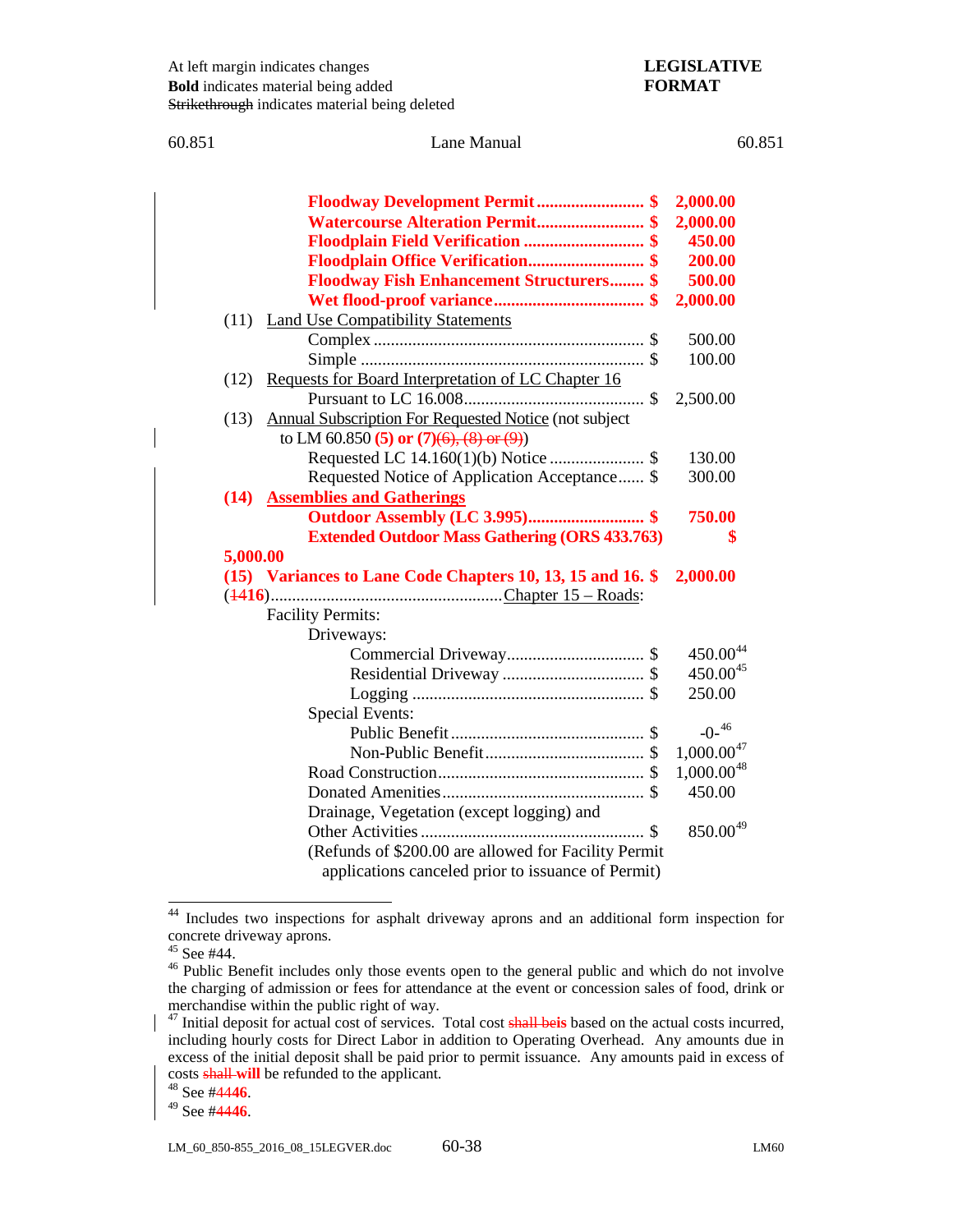### 60.852 Lane Manual 60.852

| Appeals:                                                  |  |
|-----------------------------------------------------------|--|
|                                                           |  |
| To Board of County Commissioners\$ 2,800.00               |  |
|                                                           |  |
| <b>Application for Address Assignment under LC 15.335</b> |  |
| 250.00                                                    |  |

### **250.00**

*(Revised by Order No. 01-4-4-6, Effective 7.1.01; 03-4-16-3, 7.1.03; 03-10-15-11, 10.15.03; 03-12-17-14, 12.17.03; 04-2-18-1, 7.1.04; 04-12-1-13, 12.1.04; 05-2-2-7, 7.1.05; 05-7-13-3, 7.13.05; 05-10-19-2, 10.19.05; 06-2-8-7, 7.1.06; 07-4-11-8, 7.1.07; 08-5-14-10, 7.1.08; 09-12-9-5, 1.8.10; 11-12-14-10, 1.1.12)*

## **60.852 Land Management Division/Public Works Department-Subsurface Sanitation.**

Pursuant to the authorization of ORS 454.745 and the Lane County Home Rule Charter, the following fees shall be paid to Lane County for the following services:

| <b>On-Site Sewage Disposal Systems Site Evaluation</b>                   |
|--------------------------------------------------------------------------|
| <b>Commercial Facility System Site Evaluation:</b>                       |
| For first 1,000 gallons projected daily                                  |
|                                                                          |
| Plus for each 500 gallons or part thereof above                          |
| 1,000 gallons, for projected daily sewage                                |
|                                                                          |
|                                                                          |
| Each fee paid entitles the applicant to as many site inspections on a    |
| single parcel or lot as are necessary to determine site suitability for  |
| a single system.                                                         |
| The applicant may request additional site inspections within 90 days     |
| of the initial site evaluation, at no extra cost. Separate fees shall be |
| required if site inspections are to determine site suitability for more  |
| than one system on a single parcel of land.                              |
| <b>On-Site Sewage Disposal System Construction Installation Permits</b>  |
| For first 1,000 gallons projected daily sewage flow:                     |
|                                                                          |
| <b>Alternative Systems:</b>                                              |
| Alternative Treatment Technologies  \$1,235.00                           |
|                                                                          |
| Disposal Trenches in Saprolite \$1,008.00                                |
| Gray water waste disposal sump  \$448.00                                 |
|                                                                          |
|                                                                          |
|                                                                          |
|                                                                          |
|                                                                          |
|                                                                          |
|                                                                          |
|                                                                          |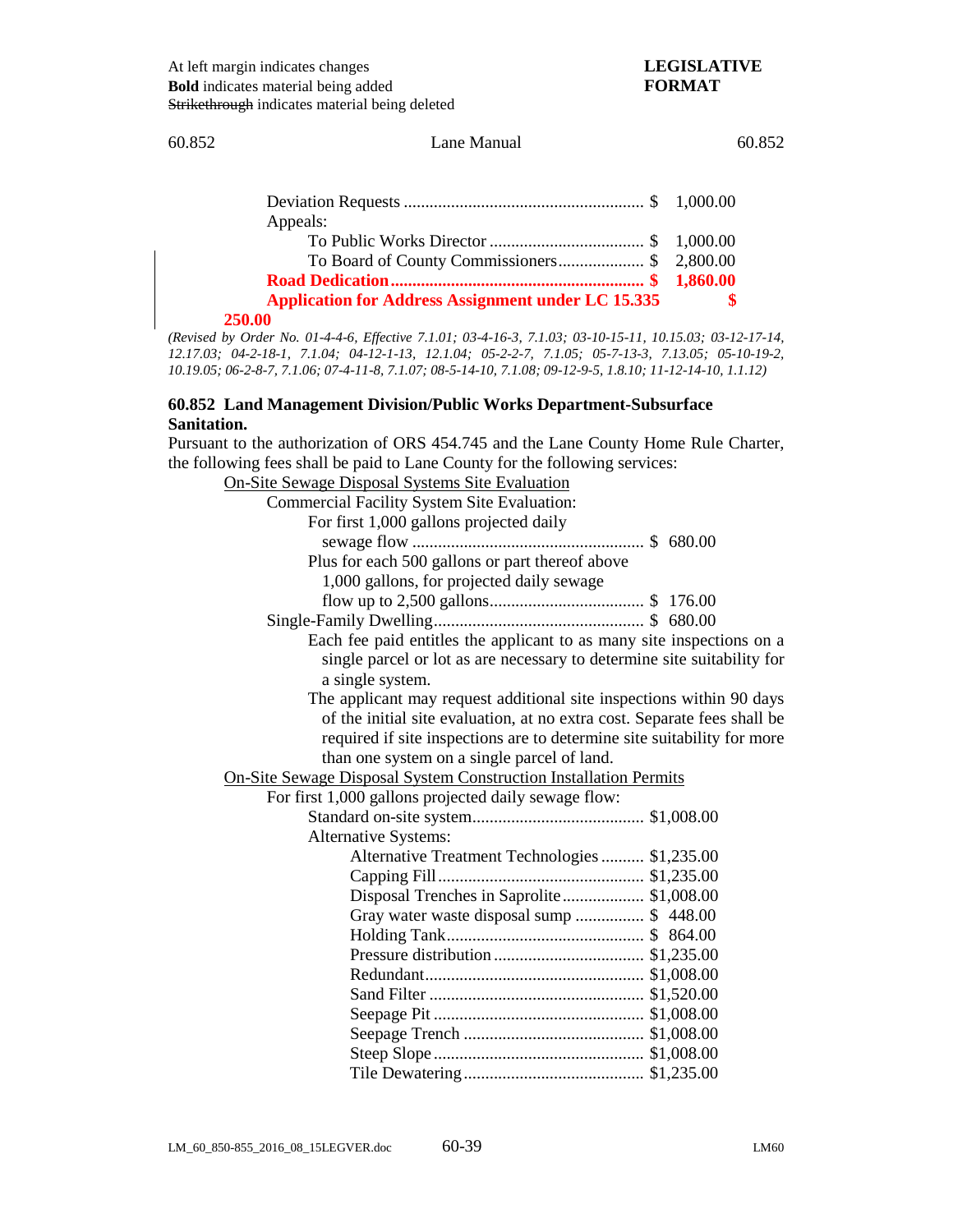## 60.855 Lane Manual 60.855

Fees shall be made payable to the Lane County Surveyor. The land survey checking fees shall be paid prior to submitting land surveys for filing. The affidavit of correction fee shall be paid prior to filing the document with the County Clerk. Fees shall be made payable to the Lane County Surveyor for the purpose of offsetting the cost of checking land surveys, sending notice to the Board of Examiners, reviewing affidavits of corrections and maintenance of microfilm records. All fees shall be submitted prior to filing or reviewing the land survey or affidavit.

(4) For servicing government corners that are disturbed by any person or public agency in accordance with ORS 209.140 or 209.150, the Lane County Surveyor may recover the cost of crew wages and vehicle usage to reimburse County for lowering and replacement of government corner monuments or corner accessories.

The cost of crew and vehicle usage to lower and service the corner or its accessories shall be paid by the person or public agency causing the corner to be disturbed to Lane County Surveyor within 10 days of receipt of the invoice for work performed.

(5) For road naming or renaming without a public hearing, the application fee shall be \$1,700.00.

(6) For road naming or renaming with a public hearing, the application fee shall be \$2,500.

(7) For withdrawal of county road status, the application fee shall be \$4,800.

(8) For releasing and dedicating access control strips created in accordance Lane Code 13.050(6) the following fee schedule shall apply:

(a) \$850 for processing application and preparing estimate of special benefit.

(b) In addition to payment of the fees specified in subsection (8)(a) above, the release and dedication of access control strips by the County governing body shall require payment by the applicant of a deposit equal to the estimate of special benefit that results from the action to the benefitted property owners.

(c) The estimated value of the special benefit and the amount of money to be deposited shall be determined by the Public Works Director. In the event of an estimated special benefit value of less than \$2,500, it shall be considered de minimis and a payment of deposit for special benefit shall not be required.

(d) Notice of the proposed deposit for special benefit shall be provided by mail to the owners of the property benefitted by the release and dedication. Said notice shall contain a statement that includes the names, addresses, and the amount of the required deposit of each landowner's special benefit by the action.

(e) The petitioner shall deposit with the County Surveyor the sum of money called for by this subsection prior to the scheduling of a meeting of the Board of Commissioners for action on the item.

(f) Should the release and dedication of the access control strip be approved, the deposit for special benefit shall be retained by the County. If the release and dedication of the access control strip is denied, the deposit for special benefit shall be returned to the landowners. *(Revised by Order No. 01-4-4-6, Effective 7.1.01; 04-2-11-3, 7.1.04; 04-5- 5-8, 6.4.04; 07-4-18-3, 7.1.07; 09-9-16-7, 9.16.09)*

# **60.855 Public Works Department/Land Management Division – Building.**

In accordance with LC Chapter 11 and ORS Chapters 446, 447, 455 and 479, the following fees are established: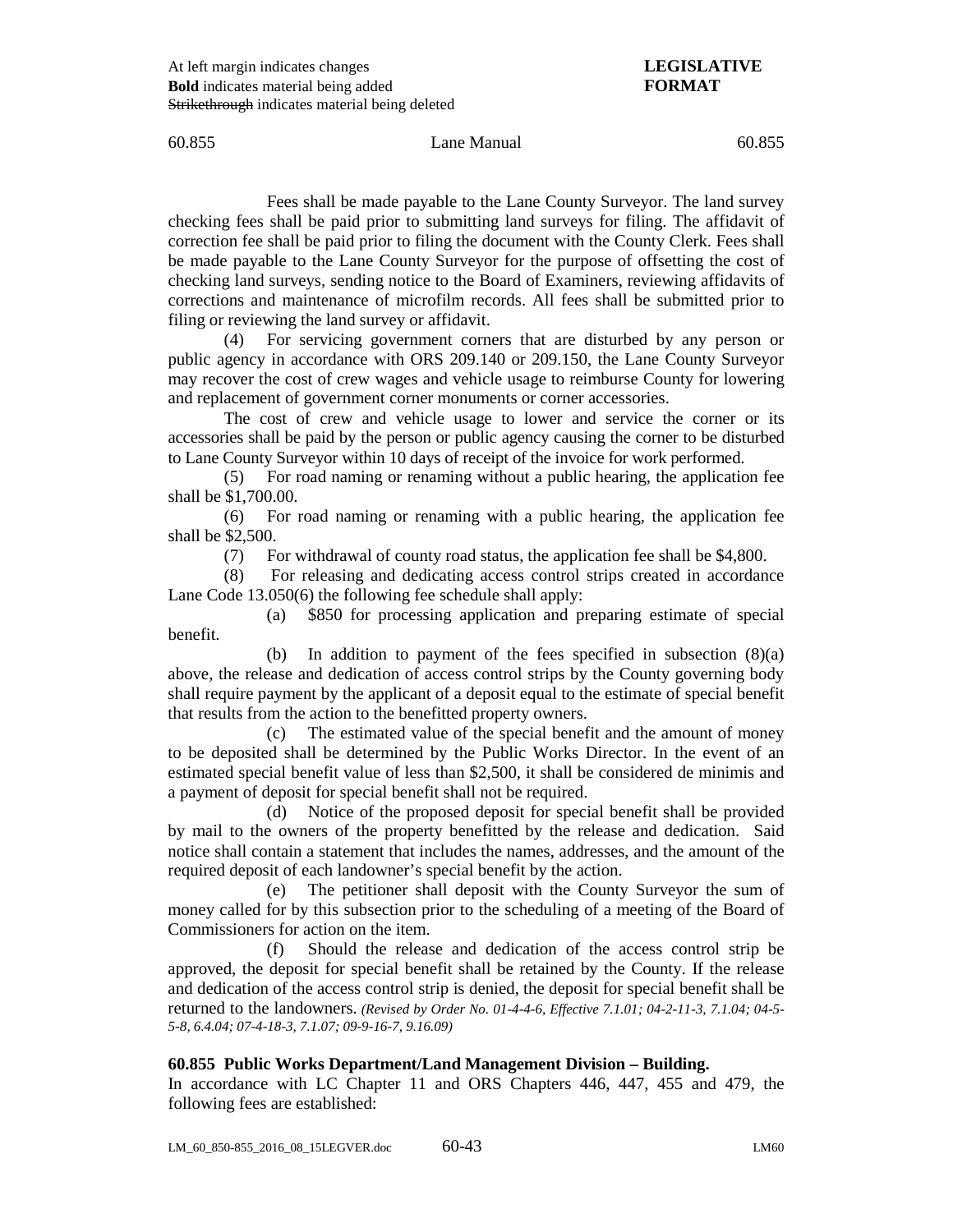60.855 Lane Manual 60.855

(1) Building Permit Fees. Building permit fees shall be based on the total valuation of work and assessed in accordance with the schedule below. Reference LM 60.855(14) for detailed information regarding how total valuation is determined.

|     | <b>Total Valuation</b>      | Fee                                                   |
|-----|-----------------------------|-------------------------------------------------------|
|     | \$1 to \$500                | \$22.4586.00                                          |
|     | \$500.01 to \$2,000         | \$22.4586.00 for the first \$500 plus \$4.30 for      |
|     |                             | each additional \$100 or fraction thereof,            |
|     |                             | to and including \$2,000                              |
|     | \$2,000.01 to \$25,000.00   | \$86.95150.50 for the first \$2,000 plus \$10.20 for  |
|     |                             | each additional \$1,000 or fraction thereof,          |
|     |                             | to and including \$25,000                             |
|     | \$25,000.01 to \$50,000.00  | \$321.55385.10 for the first \$25,000 plus \$7.40 for |
|     |                             | each additional \$1,000 or fraction thereof,          |
|     |                             | to and including \$50,000                             |
|     | \$50,000.01 to \$100,000.00 | \$506.55570.10 for the first \$50,000 plus \$4.205.10 |
| for |                             |                                                       |
|     |                             | each additional \$1,000 or fraction thereof,          |
|     |                             | to and including \$100,000                            |
|     | \$100,000.01 and up         | \$716.55825.10 for the first \$100,000 plus \$3.90    |
| for |                             |                                                       |
|     |                             | each additional \$1,000 or fraction thereof.          |

(2) Additional Fees.

Structural Plan Review Fee. In addition to the building permit fee, a structural plan review fee will be charged based on the building permit fee. Structural plan review fees shall be 65% of the building permit fee.

Fire/Life Safety Plan Review Fee. In addition to the building permit fee, fire/life safety plan review fee will be charged when such a review is required. Fire/life safety plan review fees shall be 40% of the building permit fee.

| <b>Flood Hazard Plan Review</b>                            | 5% of Structural Permit Fee                                             |
|------------------------------------------------------------|-------------------------------------------------------------------------|
|                                                            | Seismic Plan Review Fee 1% of Structural Permit Fee and                 |
| 1% Mechanical Permit Fee (as authorized by ORS 455.447(3)) |                                                                         |
| Manufactured Dwelling or Park Model Placement Permit.      |                                                                         |
| Includes concrete slab, runners, or foundations when they  |                                                                         |
| comply with prescriptive requirements of the code.         |                                                                         |
| Also includes electrical feeder and plumbing connections   |                                                                         |
|                                                            | within 30 feet of structure and all crossover connections \$439.80      |
|                                                            | Manufactured/Modular Structures (used for other than dwelling purposes) |
| fees are Building Permit Fees applied to 37.5% of project  |                                                                         |
| value based on Building Valuation Data.                    |                                                                         |
| Temporary Manufactured Dwelling or Park Model Hardship     |                                                                         |
| Placement Permit (Original Placement-Good for two calendar |                                                                         |
| years) Fees same as regular manufactured dwelling or park  |                                                                         |
| model placement permits                                    |                                                                         |
|                                                            | 49.60<br>S                                                              |
|                                                            | \$172.00                                                                |
| Swimming Pool (Plumbing and/or Mechanical extra)           | \$110.20                                                                |
|                                                            |                                                                         |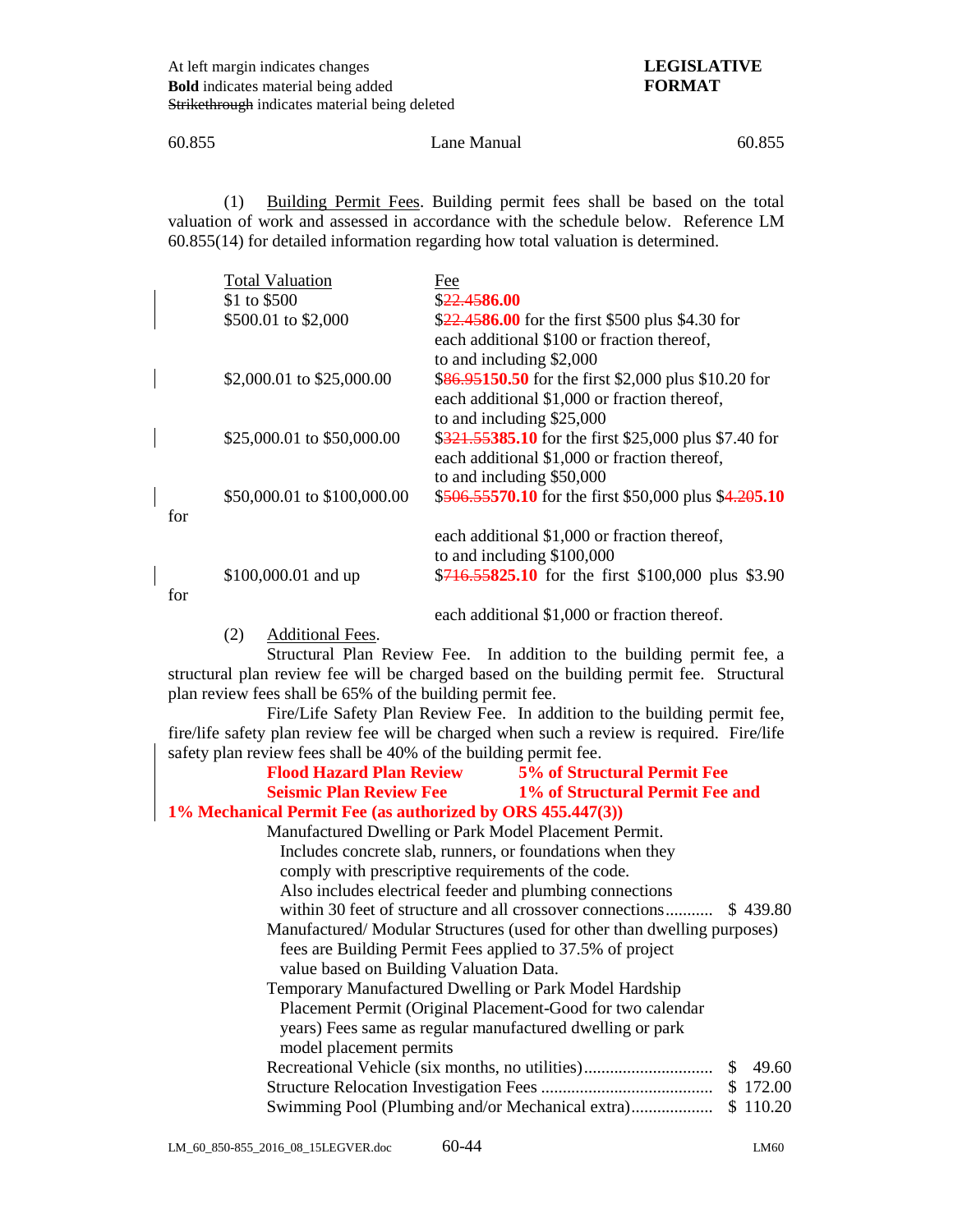| 60.855 | Lane Manual                                                                                                   | 60.855                          |
|--------|---------------------------------------------------------------------------------------------------------------|---------------------------------|
|        |                                                                                                               |                                 |
|        |                                                                                                               |                                 |
|        |                                                                                                               | \$95.50                         |
|        | Agricultural Buildings not located in Flood Hazard Areas                                                      | 38.60<br>$\mathcal{S}$          |
|        |                                                                                                               |                                 |
|        |                                                                                                               | 38.60                           |
|        |                                                                                                               | 62.00 minimum76.00/hr           |
|        |                                                                                                               | with $\frac{1}{2}$ hour minimum |
|        |                                                                                                               | \$62.00/hr.                     |
| (3)    | Other Inspection and Fees.                                                                                    |                                 |
|        |                                                                                                               |                                 |
|        |                                                                                                               | $$6276.00/hr-minimum$           |
|        |                                                                                                               | with $\frac{1}{2}$ hour minimum |
|        |                                                                                                               | \$62.00/hr.                     |
|        | <b>Alternate Methods and Materials Review </b>                                                                | \$76.00/hr                      |
|        |                                                                                                               | with 1 hour minimum             |
| (4)    | <b>Mechanical Permit Fees.</b>                                                                                |                                 |
|        |                                                                                                               | \$47.5085.00                    |
|        | Residential:                                                                                                  |                                 |
|        | Installation or relocation of each forced-air or gravity-type                                                 |                                 |
|        | furnace or burner, including ducts and vents attached to<br>such appliance, up to and including 100,000 Btu/h |                                 |
|        |                                                                                                               | $\mathbb{S}$<br>46.00           |
|        | Installation or relocation of each forced-air or gravity-type                                                 |                                 |
|        | furnace or burner, including ducts and vents attached to                                                      |                                 |
|        |                                                                                                               | 50.65<br>\$                     |
|        | Installation or relocation of each residential heat pump                                                      | 61.15<br>\$                     |
|        | Installation or relocation of each floor furnace, including vent                                              | 46.00<br>\$                     |
|        | Installation or relocation of each suspended heater, recessed                                                 |                                 |
|        |                                                                                                               | \$<br>46.00                     |
|        | Installation, relocation or replacement of each appliance vent                                                |                                 |
|        | installed and not included in an appliance permit                                                             | 35.50<br>\$                     |
|        | Repair of, alteration of, or addition to each heating appliance,                                              |                                 |
|        | refrigerator unit, cooling unit, absorption unit or each                                                      |                                 |
|        | heating, cooling, absorption, or evaporative cooling                                                          |                                 |
|        | system, including installation of controls regulated by the                                                   |                                 |
|        |                                                                                                               | 46.00<br>\$                     |
|        | Installation or relocation of each compressor to and including                                                |                                 |
|        | three horsepower (10.6kW), or each absorption system to                                                       |                                 |
|        | Installation or relocation of each compressor over three                                                      | 46.00<br>\$                     |
|        | horsepower (10.6kW) to and including 15 horsepower                                                            |                                 |
|        | (52.7 kW), or each absorption system over 100,000 Btu/h                                                       |                                 |
|        | $(29.3 \text{ kW})$ to and including 500,000 Btu/h $(146.6 \text{ kW})$                                       | 63.50<br>\$                     |
|        | Installation or relocation of each compressor over 15                                                         |                                 |
|        | horsepower (52.7kW) to and including 30 horsepower                                                            |                                 |
|        | (105.5kW), or each absorption system over 500,000 Btu/h                                                       |                                 |
|        | (146.6 kW) to and including 1,000,000 Btu/h (293.1 kW)                                                        | 77.50<br>S.                     |
|        |                                                                                                               |                                 |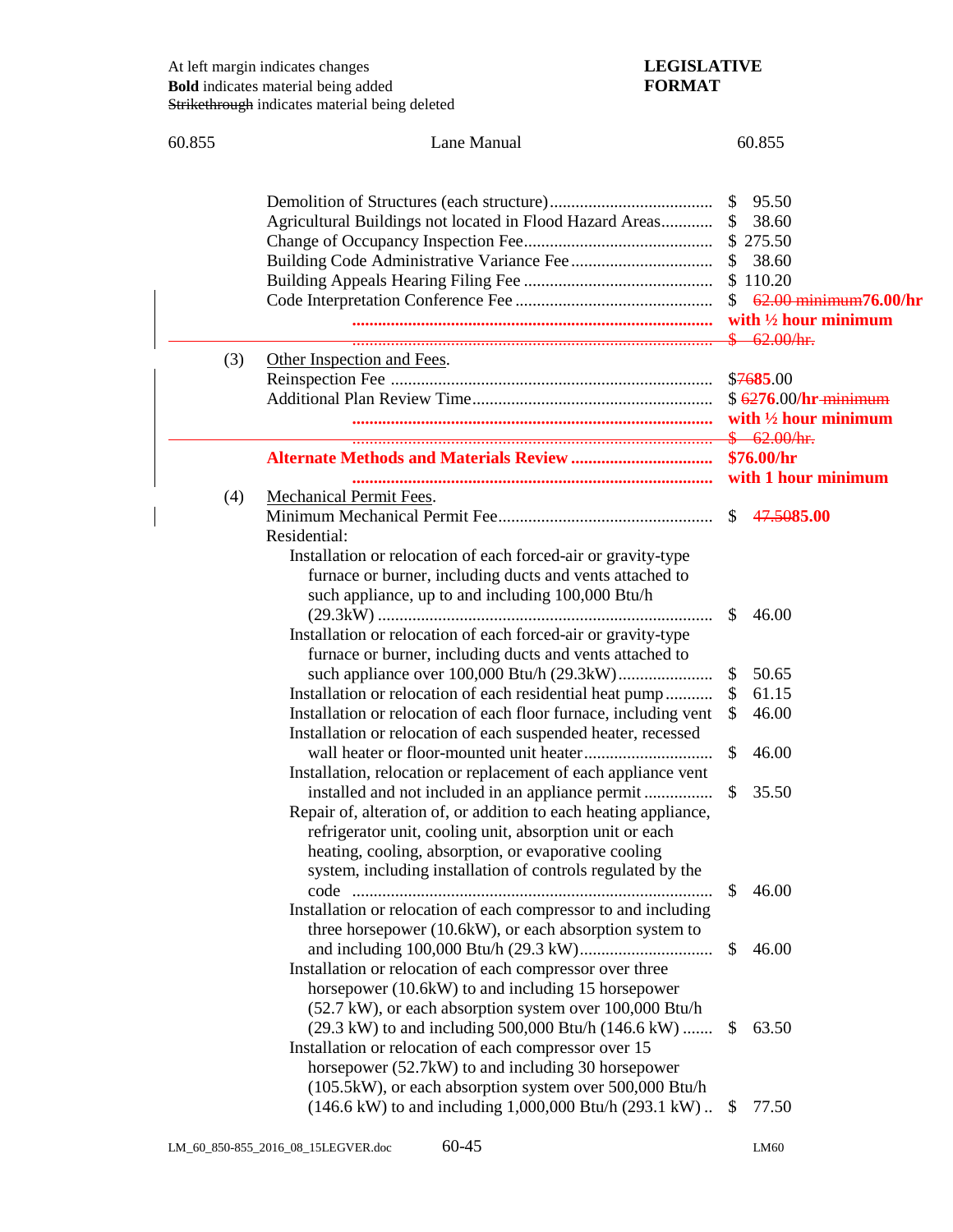| 60.855 | Lane Manual                                                                                                                                                                                                                                                                                                           |    | 60.855   |  |
|--------|-----------------------------------------------------------------------------------------------------------------------------------------------------------------------------------------------------------------------------------------------------------------------------------------------------------------------|----|----------|--|
|        | Installation or relocation of each compressor over 30<br>horsepower (105.5kW), to and including 50 horsepower<br>(176kW), or each absorption system over 1,000,000 Btu/h<br>(293.1 kW) to and including 1,750,000 Btu/h (512.9kW)                                                                                     |    | \$103.10 |  |
|        | Installation or relocation of each refrigeration compressor<br>over 50 horsepower (176 kW), or each absorption system                                                                                                                                                                                                 |    | \$155.60 |  |
|        | Each air handling unit to and including 10,000 cubic feet per<br>minute (4720 L/s), including ducts attached thereto.<br>(Note, this fee shall not apply to an air handling unit which<br>is a portion of a factory-assembled appliance, cooling unit,<br>evaporative cooler or absorption unit for which a permit is |    |          |  |
|        |                                                                                                                                                                                                                                                                                                                       | \$ | 40.20    |  |
|        | Each air-handling unit exceeding 10,000 cfm (4720 L/s)                                                                                                                                                                                                                                                                | \$ | 50.65    |  |
|        |                                                                                                                                                                                                                                                                                                                       | \$ | 40.20    |  |
|        |                                                                                                                                                                                                                                                                                                                       | \$ | 35.50    |  |
|        | Each ventilation system which is not a portion of any heating                                                                                                                                                                                                                                                         |    |          |  |
|        | or air-conditioning system authorized by a permit<br>Installation of each hood which is served by a mechanical                                                                                                                                                                                                        | \$ | 40.20    |  |
|        |                                                                                                                                                                                                                                                                                                                       | \$ | 40.20    |  |
|        | Installation or relocation of each domestic-type incinerator                                                                                                                                                                                                                                                          | \$ | 50.65    |  |
|        | Installation or relocation of each commercial or industrial-type                                                                                                                                                                                                                                                      |    |          |  |
|        |                                                                                                                                                                                                                                                                                                                       |    | \$129.95 |  |
|        | Installation or relocation of each wood/pellet/gas stove or                                                                                                                                                                                                                                                           |    |          |  |
|        |                                                                                                                                                                                                                                                                                                                       | \$ | 91.60    |  |
|        |                                                                                                                                                                                                                                                                                                                       | \$ | 81.10    |  |
|        | Each appliance or piece of equipment regulated by this code,                                                                                                                                                                                                                                                          |    |          |  |
|        | but not classed in other appliance categories or for which                                                                                                                                                                                                                                                            |    |          |  |
|        |                                                                                                                                                                                                                                                                                                                       | \$ | 40.75    |  |
|        | Fuel gas piping:                                                                                                                                                                                                                                                                                                      |    |          |  |
|        |                                                                                                                                                                                                                                                                                                                       |    | 16.95    |  |
|        |                                                                                                                                                                                                                                                                                                                       |    | 4.75     |  |
|        | Commercial/Industrial:                                                                                                                                                                                                                                                                                                |    |          |  |
|        | Mechanical Permit fee calculated based on the value of the                                                                                                                                                                                                                                                            |    |          |  |
|        | mechanical equipment and installation costs applied to the                                                                                                                                                                                                                                                            |    |          |  |
|        | building permit fee schedule in LM 60.855(1). Minimum                                                                                                                                                                                                                                                                 |    |          |  |
|        | mechanical permit fee applies.                                                                                                                                                                                                                                                                                        |    |          |  |
|        | Mechanical Plan Review Fee. A mechanical plan review fee will                                                                                                                                                                                                                                                         |    |          |  |
|        | be charged when such a review is required. Mechanical                                                                                                                                                                                                                                                                 |    |          |  |
|        | plan review fees shall be 25% of the mechanical permit fee.                                                                                                                                                                                                                                                           |    |          |  |

(5) Manufactured Dwelling Parks. Valuation is computed per Table 2 of OAR 918-600. Fees shall be 130% of the fees as regulated by OAR 918-600, Manufactured Dwelling Parks and Mobile Home Parks as currently in effect, plus regular permit fees for building, plumbing and mechanical permits. A 15% surcharge, in accordance with ORS 446.430, shall be assessed.

(6) Recreation Parks. Valuation is computed per Table 2 of OAR 918-650. Fees shall be 130% of the fees as regulated by OAR 918-650, Recreational Parks and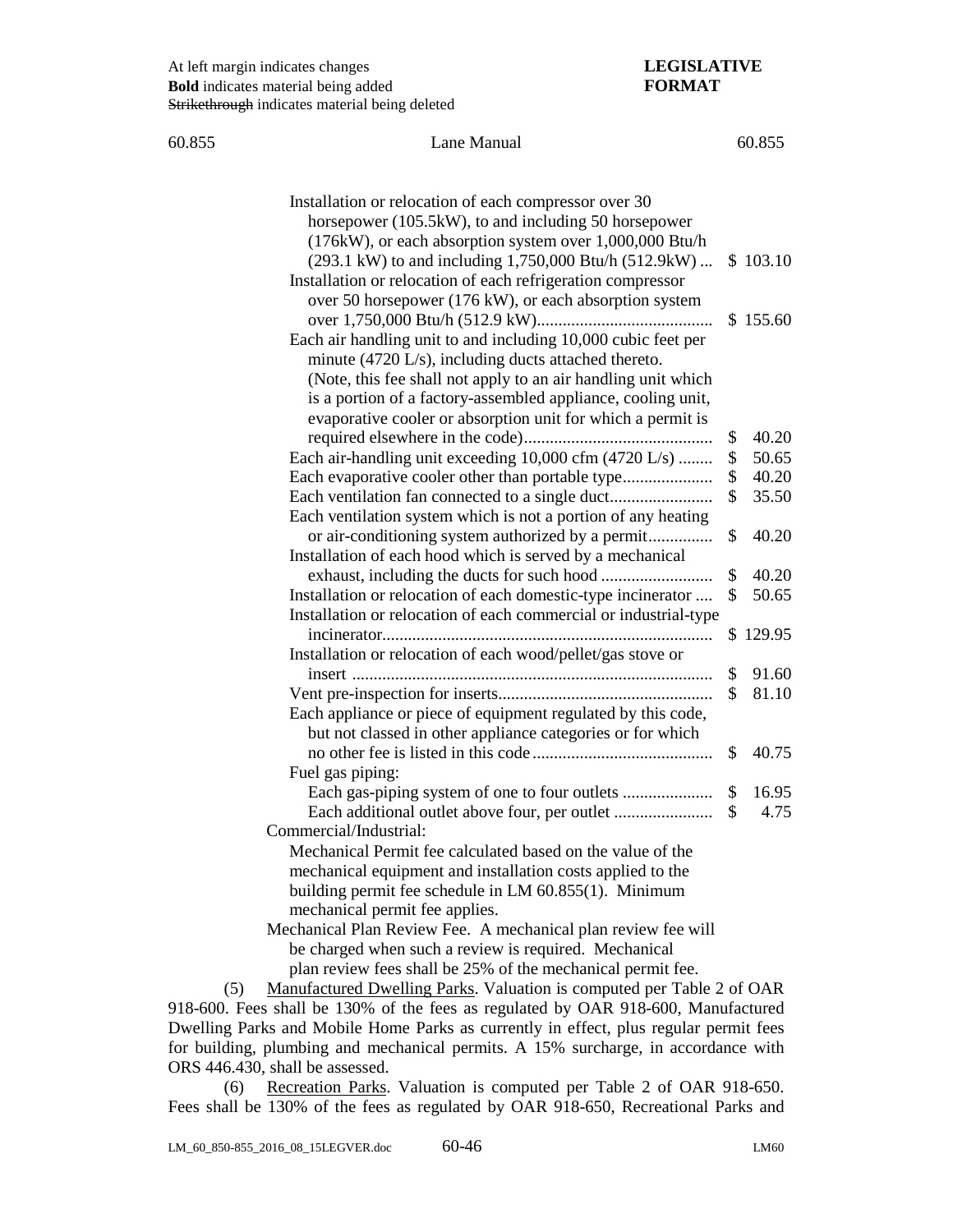60.855 Lane Manual 60.855 Organizational Camps plus regular permit fee for plumbing. Plan Review Fee is 65% of total permit fee. (7) Plumbing Permit Fees. Minimum Plumbing Permit Fee..................................................... \$ 47.50**85.00** Residential. New Construction (includes: DWV/water distribution, the first kitchen, and the first 100 feet of water service, sanitary sewer and storm sewer.) Single Family: 1 Bath........................................................... \$ 294.35 Single Family: 2 Bath........................................................... \$ 389.35 Single Family: 3 Bath........................................................... \$ 474.75 Each additional bath over three or kitchen over one ............ \$ 95.75 Residential Fire Suppression Systems. Fee calculated as separate flat fee based on square footage of structure 0 to 2000 square feet ............................................................ \$ 87.00 2001 to 3600 square feet ...................................................... \$ 129.00 3601 to 7200 square feet ...................................................... \$ 164.00 7201 square fee and greater.................................................. \$ 200.00 Accessory, Addition, or Alteration …………Number of fixtures X \$17.10 Other residential water service or building sewer fee determined in accordance with Water Service/Sanitary/ Storm Sewer subsection below. Manufactured Dwellings or Park Models. Manufactured Dwelling Park Sewer Collection and Water Distribution System (per space)........................................ \$ 57.00 Manufactured Dwelling or Park Model Service Connection (sewer, water and storm). First 30 feet included in placement fee, \$57.00 if purchased separately. Each additional 100 feet or fraction thereof charged accordance with Water Service/Sanitary/Storm Sewer subsection below. Commercial/Industrial Number of fixtures is multiplied by \$17.10, plus water service, sanitary and storm sewers as required in Water Service/Sanitary/Storm Sewer subsection below. Water Service/Sanitary/Storm Sewer Water Service (first 100 feet or fraction thereof)................. \$ 57.00 Water Service (each additional 100 feet or fraction thereof) \$47.50 Building Sewer (first 100 feet or fraction thereof)............... \$ 57.00 Building Sewer (each additional 100 feet or fraction thereof).............................................................................. \$ 47.50 Building Storm Sewer or Rain Drain (each 100 feet or fraction thereof)................................................................. \$ 57.00 Storm or Rain Drain (each additional 100 feet or fraction thereof).............................................................................. \$ 47.50 Alternate Potable Water Heating Systems (coil, extractor, heat pumps, etc.) ............................................................... \$ 57.00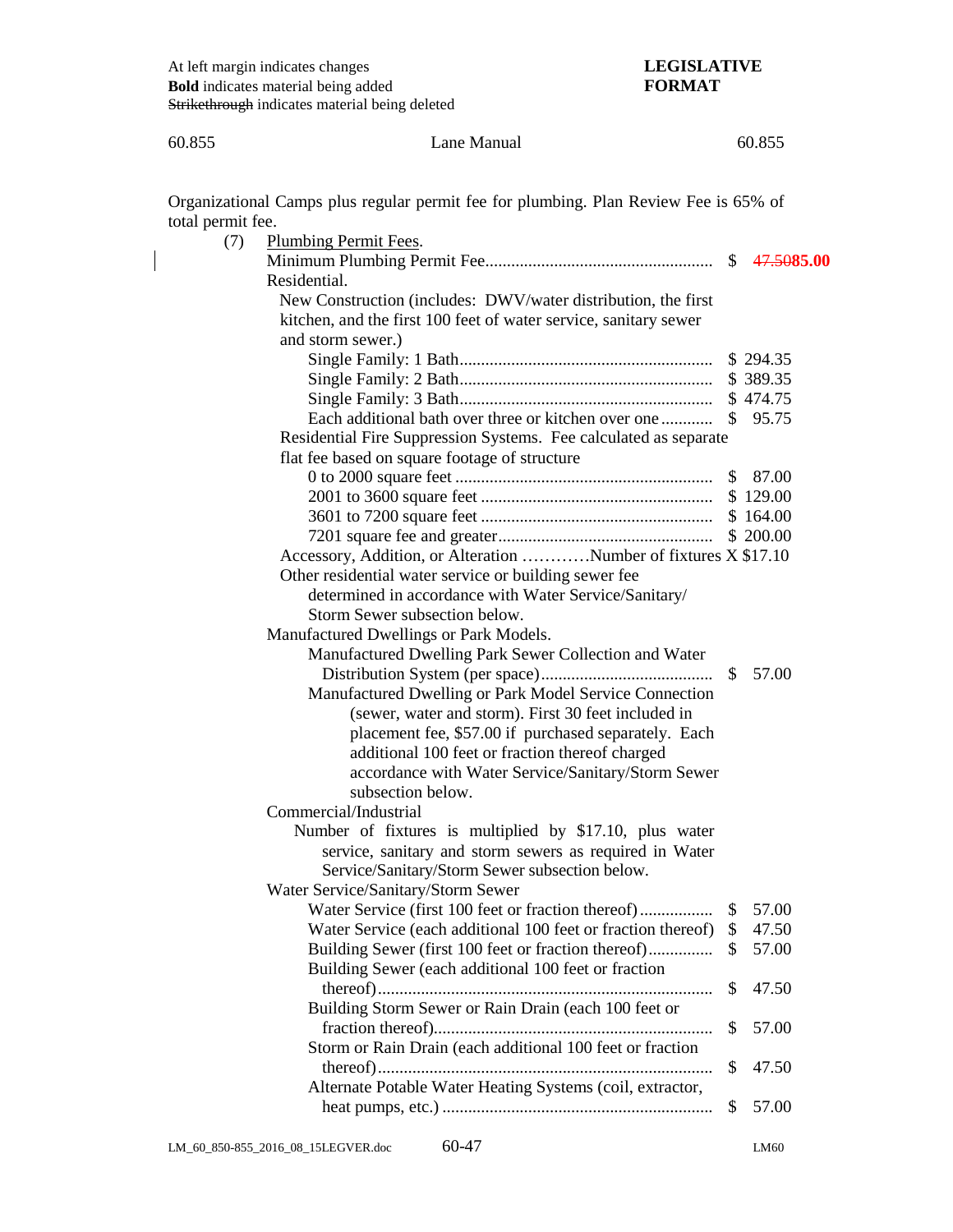| 60.855 | Lane Manual                                                                                             | 60.855                |
|--------|---------------------------------------------------------------------------------------------------------|-----------------------|
|        |                                                                                                         |                       |
|        |                                                                                                         |                       |
|        | Plumbing Plan Review Fee. A plumbing plan review fee will                                               |                       |
|        | be charged when such a review is required. Plumbing plan                                                |                       |
|        | review fees shall be 30% of the plumbing permit fee.                                                    |                       |
| (8)    | <b>Electrical Permit Fees.</b>                                                                          |                       |
|        | <b>Electrical Master Permit Program:</b>                                                                |                       |
|        |                                                                                                         |                       |
|        |                                                                                                         | 86.00/hr.             |
|        | Residential: (per unit, service included)                                                               |                       |
|        |                                                                                                         |                       |
|        |                                                                                                         |                       |
|        |                                                                                                         | \$4150.00             |
|        | Each manufactured home, park model, or modular                                                          |                       |
|        | dwelling service or feeder when not included as                                                         |                       |
|        |                                                                                                         | $\mathbb{S}$<br>90.00 |
|        | Services or Feeders: (installation, alterations, relocation)                                            |                       |
|        |                                                                                                         | \$400115.00           |
|        |                                                                                                         |                       |
|        |                                                                                                         |                       |
|        |                                                                                                         |                       |
|        |                                                                                                         |                       |
|        |                                                                                                         | \$82.00               |
|        | Temporary Services or Feeders: (installation, alteration, relocation)                                   |                       |
|        |                                                                                                         |                       |
|        |                                                                                                         | \$99110.00            |
|        |                                                                                                         | \$162180.00           |
|        | Over 600 amps or 1,000 volts (see Services or Feeders                                                   |                       |
|        | section, above)                                                                                         |                       |
|        | Branch Circuits: (new, alteration, extension per panel)<br>The fee for branch circuits with purchase of |                       |
|        | service or feeder fee:                                                                                  |                       |
|        |                                                                                                         | 7.00<br><sup>\$</sup> |
|        | The fee for branch circuits without purchase of a                                                       |                       |
|        | service or feeder fee:                                                                                  |                       |
|        |                                                                                                         | \$7685.00             |
|        |                                                                                                         | 7.00<br>S.            |
|        | Miscellaneous: (service or feeder not included)                                                         |                       |
|        |                                                                                                         | \$8284.00             |
|        |                                                                                                         | \$<br>82.00           |
|        | Signal circuit(s) or a limited/restricted energy panel or                                               |                       |
|        | alteration or extension of limited energy circuits                                                      | 82.00<br>\$           |
|        | <b>Renewable Energy:</b>                                                                                |                       |
|        |                                                                                                         | \$115.00              |
|        |                                                                                                         | \$150.00              |
|        |                                                                                                         | \$190.00              |
|        |                                                                                                         | $$192.00 + $10.00$    |
|        | or each additional kva with a maximum of \$942.00                                                       |                       |
|        |                                                                                                         | \$240.00              |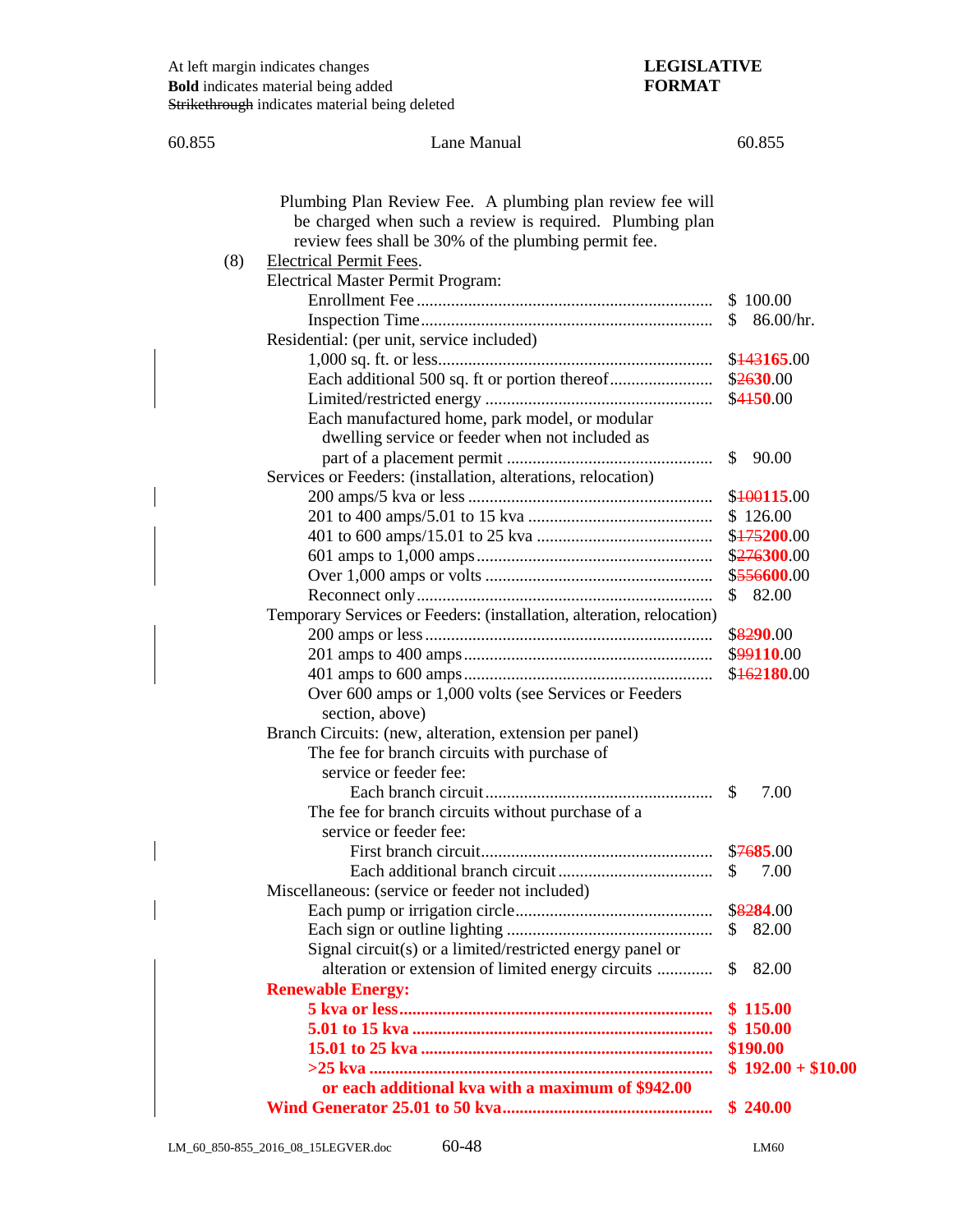| 60.855 | Lane Manual                                                                                                                                                                                                      | 60.855                                        |
|--------|------------------------------------------------------------------------------------------------------------------------------------------------------------------------------------------------------------------|-----------------------------------------------|
|        | Electrical Plan Review Fee. An electrical plan review fee will be<br>charged when such a review is required. Electrical plan review                                                                              | \$480.00<br>\$7686.00                         |
|        | fees shall be 25% of the electrical permit fee.                                                                                                                                                                  | \$76.00/hr<br>with $\frac{1}{2}$ hour minimum |
| (9)    | Miscellaneous:<br>Solar Water Heating and Photovoltaic Electric Generators.<br>Applicable building, plumbing and electrical permit fees<br>assessed in accordance with the appropriate sections of<br>LM 60.855. | 38.00                                         |
| (10)   | Masonry fireplace Installation (for existing structure)<br>Temporary Certificate of Occupancy Fee (valid for 30 days).<br><b>Commercial and multi-family</b> 10% of Building Permit                              | \$148.00                                      |
| fee.   |                                                                                                                                                                                                                  | \$130.00                                      |
|        | (11) Development Report Service Fee.                                                                                                                                                                             | \$148.00<br>76.00<br><sup>S</sup>             |
|        | (12) Surcharge. In accordance with ORS 455.210 and 455.220, a State<br>europerace will be collected on the total building permit foos and submitted to the Oregon                                                |                                               |

surcharge will be collected on the total building permit fees and submitted to the Oregon State Department of Consumer & Business Services. The State surcharge shall be the lesser of 13% or the amount determined by the Department of Consumer & Business Services.

(13) Phased Project and Deferred Submittal Review Fees.

Plan review fee for each phase of a phased project is \$95.00 plus 10 percent of the total project building permit fee not to exceed \$1,500 for each phase.

Fee for processing and reviewing deferred plan submittals is 65 percent of the building permit fee calculated from LM 60.855(1) using the value of the particular deferred portion or portions of the project, with a set minimum of \$95.00.

These fees are in addition to the project plan review fee based on the total project value.

(14) Building Valuation Data. The valuation of building construction for construction permit purposes is the total construction costs for all classes of work. The application for a building permit must include, when available, documentation accurately reflecting an estimate of the total construction cost. The building permit fee will be based on the greater of this cost estimate or on the January – February Building Valuation Data (BVD) published by the International Code Council and in compliance with OAR 918-050-01009(c). If the determination of construction costs based on Building Valuation Data (BVD) does not agree with the estimated total cost of construction, the permit holder may submit a detailed certified cost record after completion of construction. Any overpayment of permit fees may be refunded based on the actual cost as approved by the Building Official.

(15) Alteration and Remodel. (Residential and Commercial)